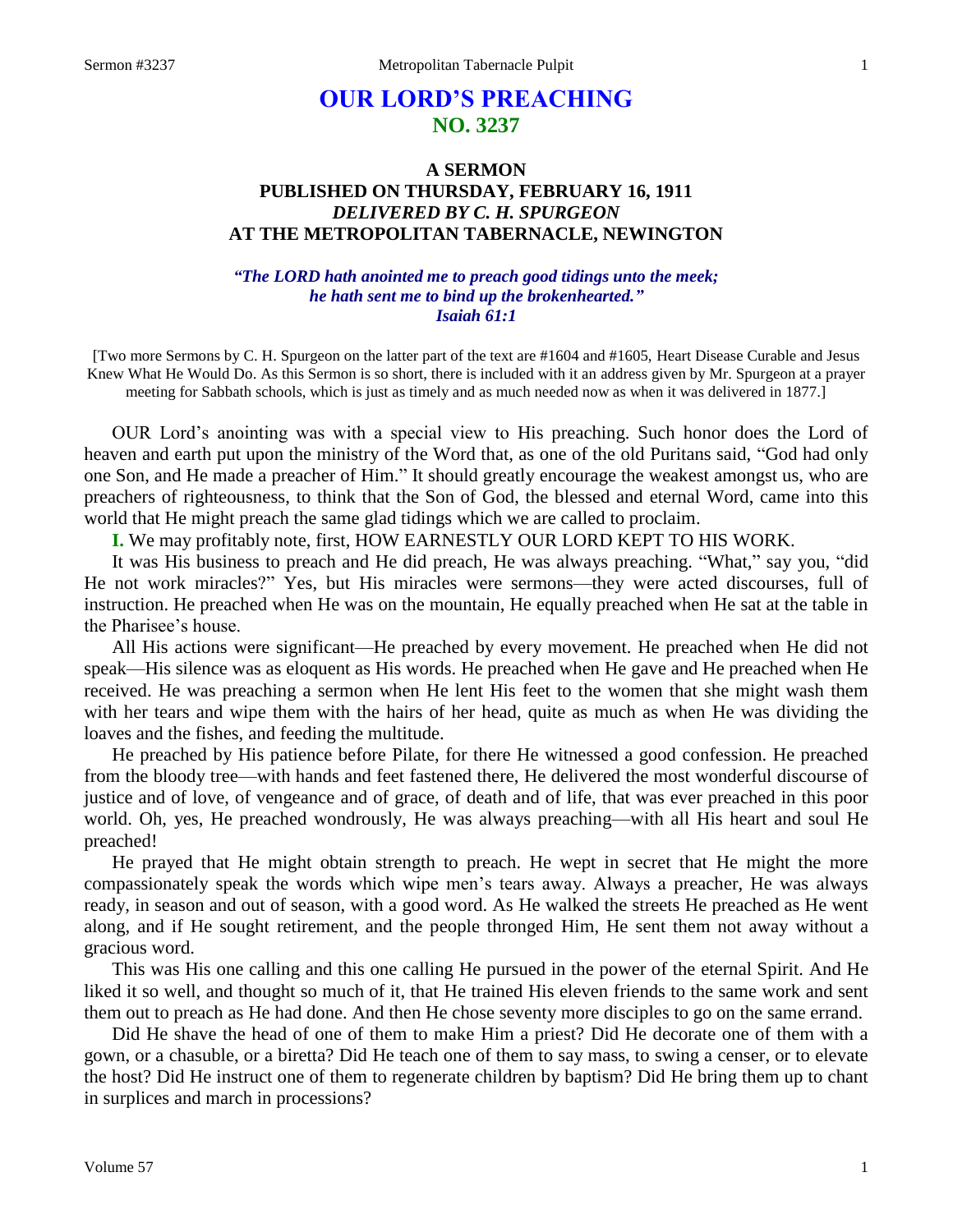No. Those things He never thought of and neither will we. If He had thought of them, it would only have been with utter contempt, for what is there in such childish things? The preaching of the cross this it is which is to them that perish, foolishness, but unto us who are saved, it is the wisdom of God and the power of God—for it pleases God still, "by the foolishness of preaching to save them that believe."

Nor, at the close of His career, had our Lord lowered His estimate of preaching, for just before He ascended, He said, "Go ye into all the world, and preach the gospel to every creature." His last charge in brief was, "Preach, preach, even as I have done before you." He lived the Prince of preachers, He died and became the theme of preachers, He lives again and is the Lord of preachers. What an honorable work is that to which His servants are called!

**II.** Secondly, as you have seen that our Savior came to preach, NOW NOTICE HIS SUBJECT— "The LORD hath anointed me to preach *good tidings* unto the meek."

And what good tidings did He preach? Pardon, pardon given to the chief of sinners, pardon for prodigal sons pressed to their Father's bosom. Restoration from their lost estate, as the piece of money was restored to the treasury, and the lost sheep was brought back to the fold. How encouragingly He preached of a life given to men dead in sin—life through the living water which becomes a fountain within the soul!

You know how sweetly He would say, "He that believeth on the Son hath everlasting life"—"He that believeth in me, though he were dead, yet shall he live."—"As Moses lifted up the serpent in the wilderness, even so must the Son of man be lifted up, that whosoever believeth in him should not perish, but have eternal life." He preached the absolute necessity of a change of heart and the need of a new creation. He said, "Ye must be born again," and He taught those truths by which the Holy Ghost works in us and makes all things new.

He preached glad tidings concerning resurrection and bade men look for endless bliss by faith in Him. He cried, "I am the resurrection and the life....and whosoever liveth and believeth in me shall never die." He gave forth precepts, too, and threatenings in their place—some of them very searching and terrible—but they were only used as accessories to the good news.

He made men feel that they were poor, that they might be willing to be made rich by His grace. He made them feel weary and burdened, that they might come to Him for rest. But the sum and substance of what He preached was the Gospel—the good spell—the glad news.

Brothers, *our divine Lord always preached upon that subject*, and He did not stoop to secular themes. If you notice, though, He would sometimes debate with Pharisees, Herodians, and others as needs must be, yet He was soon away from them and back to His one theme. He baffled them with His wisdom and then returned to the work He loved, namely, preaching where the publicans and sinners drew near together "to hear Him."

Our business, since the Spirit of God is upon us, is not to teach politics, save only in so far as these immediately touch the kingdom of Christ, and there the Gospel is the best weapon. Nor is it our business to be preaching mere morals and rules of duty—our ethics must be drawn from the cross—and begin and end there. We have not so much to declare what men ought to do as to preach the good news of what God has done for them.

Nor must we always be preaching certain doctrines, as doctrines, apart from Christ. We are only theologians as far as theology enshrines the Gospel. We have one thing to do and to that one thing we must keep. The old proverb says, "Cobbler, stick to your last," and depend upon it, it is good advice to the Christian minister to stick to the Gospel and make no remove from it.

I hope I have always kept to my theme, but I take no credit for it, for I know nothing else. And like the apostle Paul, I have determined not to know anything among men, save Jesus Christ and Him crucified. Indeed, "necessity is laid upon me, yea, woe is unto me, if I preach not the gospel." I would fain have but one eye, and that eye capable of seeing nothing from the pulpit but lost men and the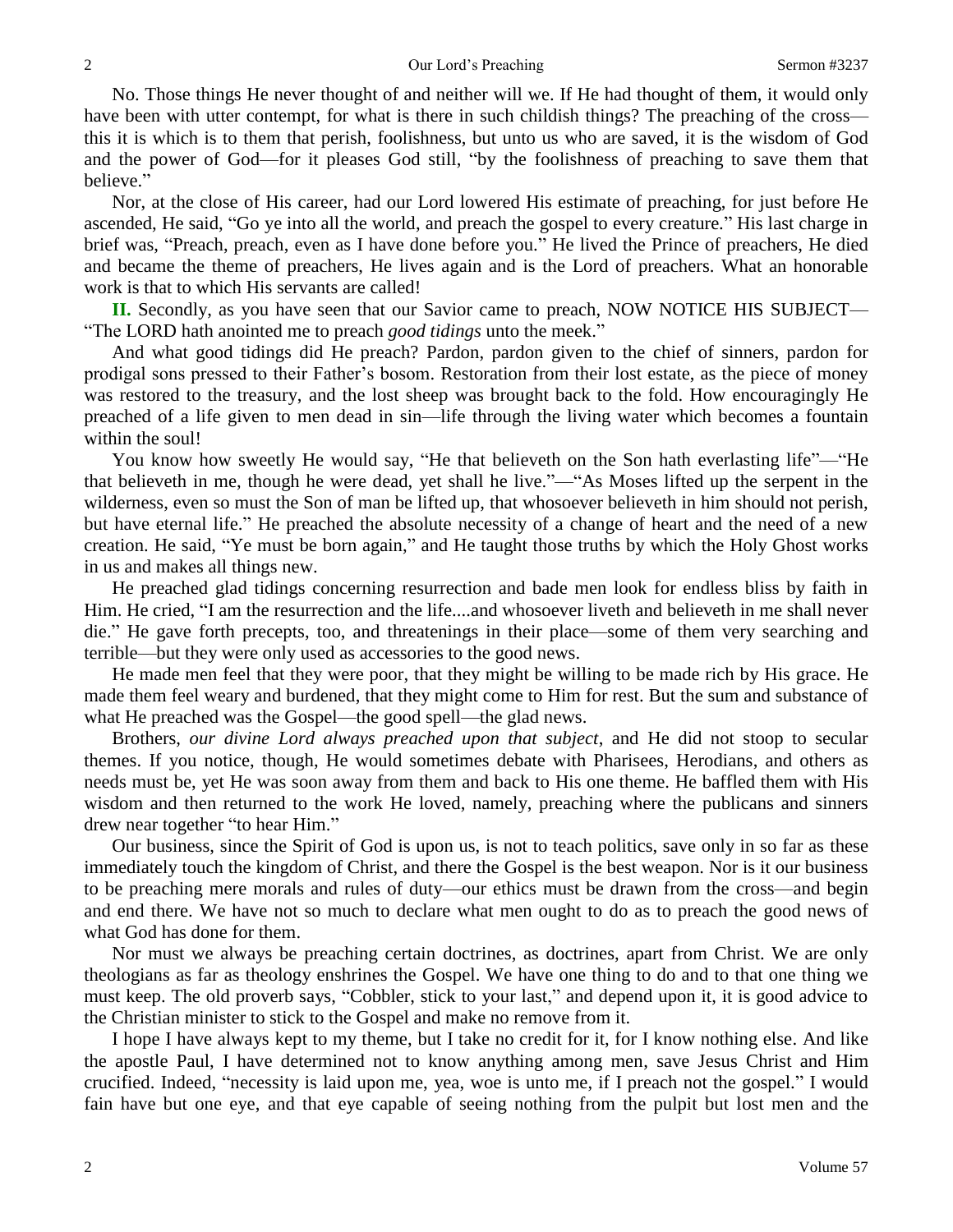Gospel of their salvation. To all else one may well be blind, so that the entire force of the mind may center on the great essential subject.

There is, certainly, enough in the Gospel for any one man, enough to fill any one life, to absorb all our thought, emotion, desire, and energy—yea, infinitely more than the most experienced Christian and the most intelligent teacher will ever be able to bring forth. If our Master kept to His one topic, we may wisely do the same. And if any say that we are narrow, let us delight in that blessed narrowness which brings men into the narrow way.

If any denounce us as cramped in our ideas and shut up to one set of truths, let us rejoice to be shut up with Christ and count it the truest enlargement of our minds. It were well to be bound with cords to His altar, to lose all hearing but for His voice, all seeing but for His light, all life but in His life, all glorying save in His cross. If He who knew all things taught only the one thing needful, His servants may rightly enough do the same. "The LORD hath anointed me," says He, "to preach good tidings"—in this anointing let us abide.

**III.** But NOW NOTICE THE PERSONS TO WHOM HE ESPECIALLY ADDRESSED THE GOOD TIDINGS.

They were "the meek." Just look at the fourth chapter of Luke, and the eighteenth verse, where our Lord was reading this passage in the synagogue at Nazareth, and you will read there, "The Spirit of the Lord is upon me, because he hath anointed me to preach the gospel to the poor." The poor, then, are among the persons intended by the term, "the meek."

I noticed, when I was looking through various comments upon this passage, that the Syriac renders it "the humble," and I think the Vulgate renders it "the gentle." Calvin translates it "the afflicted." It all comes to one thing. "The meek"—a people who are not lofty in their thoughts, for they have been broken down. A people who are not proud and lifted up, but low in their own esteem. A people who are often much troubled and tossed about in their thoughts.

A people who have lost proud hopes and self-conceited joys—a people who seek no high things, crave for no honors, desire no praises, but bow before the Lord in humility—they are fain to creep into any hole to hide themselves, because they have such a sense of insignificance, and worthlessness, and sin. They are a people who are often desponding and are apt to be driven to despair.

The meek, the poor—meek because they are poor—they would be as bold as others if they had as much as others, or as others think they have. But God has emptied them and so they have nothing to boast of. They feel the iniquity of their nature, the plague of their hearts. They mourn that in them there dwells no good thing and oftentimes they think themselves to be the offscouring of all things. They imagine themselves to be more brutish than any man and quite beneath the Lord's regard—sin weighs them down, and yet they accuse themselves of insensibility and impenitence.

Now, the Lord has anointed the Lord Jesus on purpose to preach the Gospel to such as these. If any of you are good and deserving, the Gospel is not for you. If any of you fancy that you are keeping God's laws perfectly and hope to be saved by your works, I have to tell you that the whole have no need of a physician, and that the Lord Jesus did not come upon so needless an errand as that of healing men who have no wounds or diseases.

But the sick need a doctor and Jesus has come in great compassion to remove their sicknesses. The more diseased you are, the more sure you may be that the Savior came to heal such as you are. The more poor you are, the more certain you may be that Christ came to enrich you. The more sad and sorrowful you are, the more sure you may be that Christ came to comfort you.

You nobodies, you who have been turned upside down and emptied right out, you who are bankrupts and beggars, you who feel yourselves to be clothed with rags, and covered with wounds and bruises and putrefying sores—you who are utterly bad through and through, and know it, and mourn it, and are humbled about it—you may know that God has poured the holy oil without measure upon Christ on purpose that He might deal out mercy to such poor creatures as you are.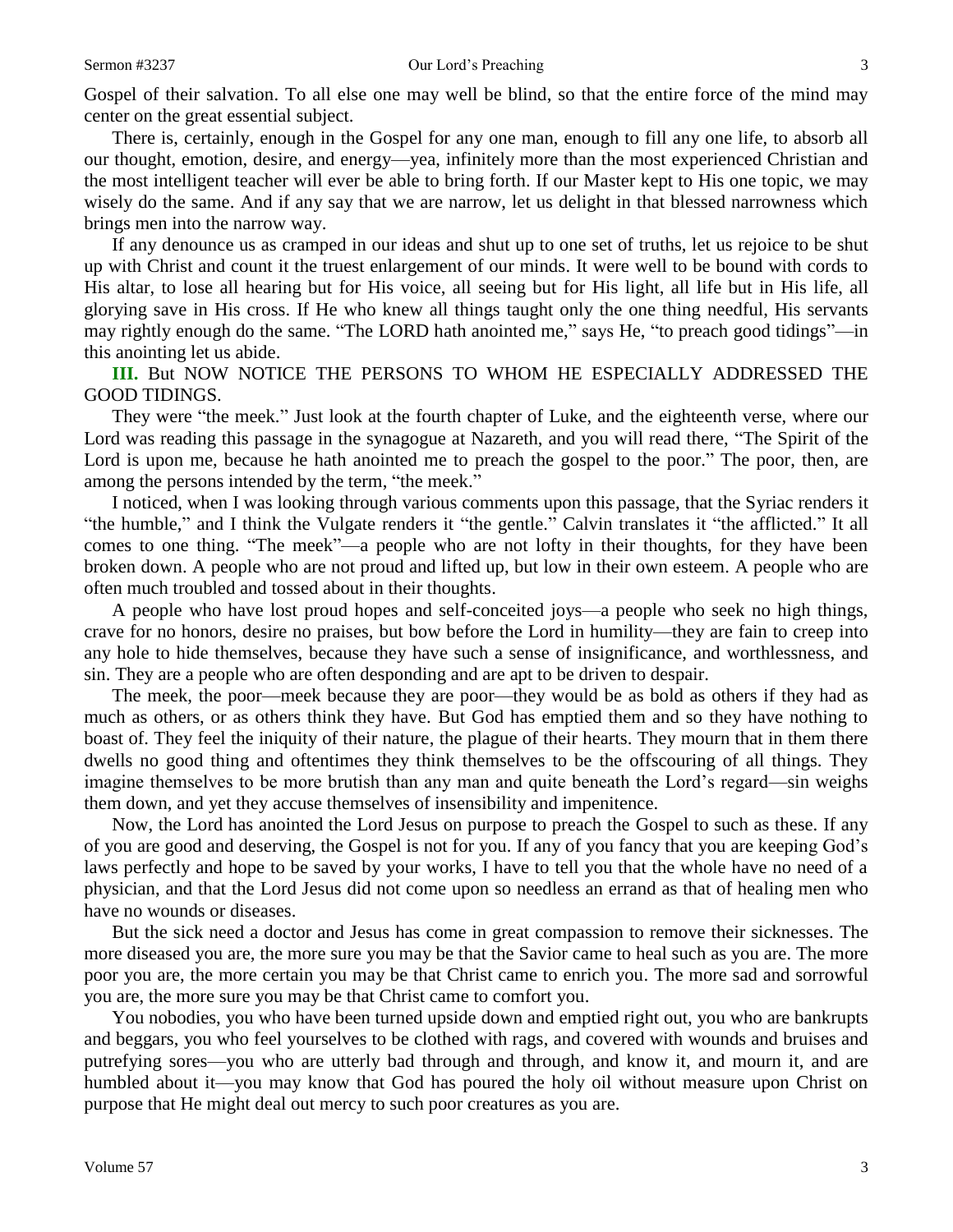What a blessing this is! How we ought to rejoice in the anointing of Jesus, since it benefits such despicable objects! We who feel that we are such objects ought to cry, "Hosannah! Blessed is he that cometh in the name of the LORD."

**IV.** We must now CONSIDER OUR LORD'S DESIGN AND OBJECT IN THUS PREACHING THE GOSPEL TO THE POOR AND THE MEEK.

It was, you observe, that he might bind up the brokenhearted. "He hath sent me to bind up the brokenhearted."

Carefully give heed to the text, so that you may see whether this message applies to you. Are you brokenhearted because of sin—because you have sinned often, foully, grievously? Are you brokenhearted because your heart will not break as you would desire that it should break brokenhearted because you repent that you cannot repent as you would, and grieved because you cannot grieve enough?

Are you brokenhearted because you have not such a sense of sin as you ought to have, and such a deep loathing of it as you perceive that others have? Are you brokenhearted with despair as to selfsalvation? Brokenhearted because you cannot keep God's law? Brokenhearted because you cannot find comfort in ceremonies? Brokenhearted because the things which looked best have turned out to be deceptions?

Brokenhearted because, all the world over, you have found nothing but broken cisterns which can hold no water, which have mocked your thirst when you have gone to them? Brokenhearted with longing after peace with God? Brokenhearted because prayer does not seem to be answered? Brokenhearted because when you come to hear the Gospel, you fear that it is not applied to you with power? Brokenhearted because you had a little light and yet slipped back into darkness?

Brokenhearted because you are afraid you have committed the unpardonable sin? Brokenhearted because of blasphemous thoughts which horrify your mind, and yet will not leave it? I care not why or wherefore you are brokenhearted—Jesus Christ came into the world, sent of God with this object—"to bind up the brokenhearted."

It is a beautiful figure, this binding up—as though the Crucified One took the liniment and the strapping, and put it around the broken heart, and with His own dear gentle hands proceeded to close up the wound, and make it cease to bleed. Luke does not tell us that Jesus came to bind up the brokenhearted. If you examine his version of the text, you will read that he came *to heal them*. That is going still further, because you may bind a wound up and yet fail to cure it, but Jesus never fails in His surgery. He whose own heart was broken knows how to cure broken hearts.

I have heard of people dying of a broken heart, but I always bless God when I meet with those who live with a broken heart because it is written, "A broken and a contrite heart, O God, thou wilt not despise." If you have that broken heart within you, beloved, Christ came to cure you. And He will do it, for He never came in vain—"He shall not fail nor be discouraged."

With sovereign power, anointed from on high, He watches for the worst of cases. Heart disease, incurable by man, is His specialty! His Gospel touches the root of the soul's ill, the mischief which dwells in that place from whence are the issues of life. With pity, wisdom, power, and condescension, He bends over our broken bones, and ere He has done with them, He makes them all to rejoice and sing glory to His holy name.

Come then, you troubled ones, and rely upon your Savior's healing power. Give yourselves up to His care, confide in His skill, rest in His love. What joy you shall have if you will do this at once! What joy shall I have in knowing that you do so! Above all, what joy will fill the heart of Jesus, the Beloved Physician, as He sees you healed by His stripes!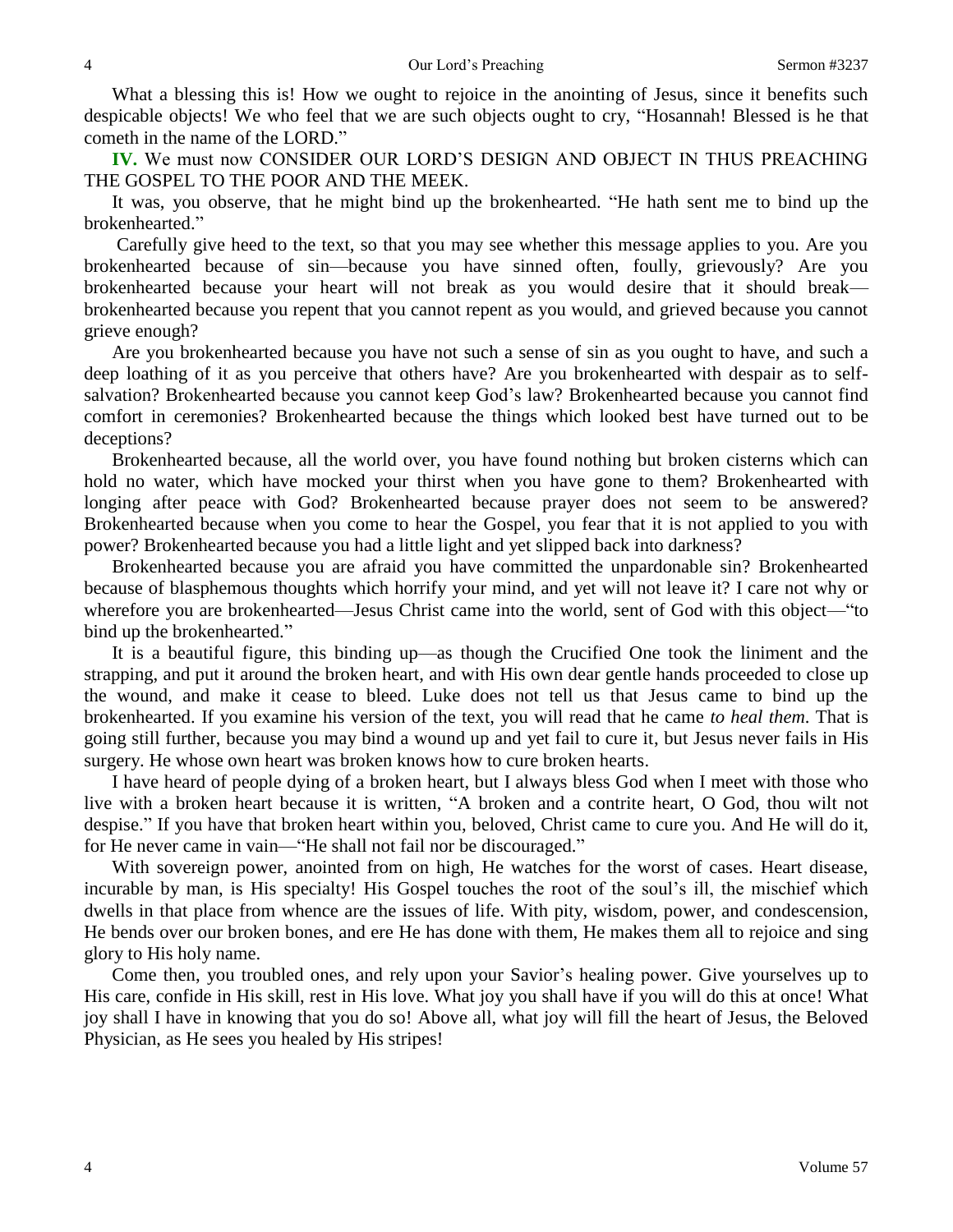## **"DO NOT SIN AGAINST THE CHILD"**

## **AN ADDRESS** *DELIVERED BY C. H. SPURGEON* **AT THE METROPOLITAN TABERNACLE, NEWINGTON AT A PRAYER MEETING FOR SABBATH SCHOOLS IN THE YEAR 1877**

### *"And Reuben answered them, saying, Spake I not unto you, saying, Do not sin against the child; and ye would not hear? therefore, behold, also his blood is required." Genesis 42:22*

[A Sermon by C. H. Spurgeon upon the same text is #840, also entitled Do Not Sin Against the Child. It was delivered as a preface to a series of services for children conducted in the Tabernacle in the year 1868, by the late Mr. E. Payson Hammond.]

You know how Joseph's brethren, through envy, sold him into Egypt and how ultimately they were themselves compelled to go down into Egypt to buy corn. When they were treated roughly by the governor of that country, whom they did not know to be their brother, their consciences smote them and they said one, to another, "We are verily guilty concerning our brother, in that we saw the anguish of his soul when he besought us, and we would not hear; therefore is this distress come upon us."

While their consciences were thus accusing them, the voice of their elder brother chimed in, saying, "Said I not unto you, Do not sin against the child?" From which I gather that if we commit sin after being warned, the voice of conscience will be all the more condemning, for it will be supported by the memory of disregarded admonitions, which will revive again, and with solemn voices say to us, "Said we not unto you, Do not sin against the child?"

We who know what is due to children will be far more guilty than others if we sin against their souls. Wiser views as to the needs and hopes of the little ones are now abroad in this world than those which ruled the public mind fifty years ago—and we shall be doubly criminal if now we bring evil upon the little ones.

The advice of Reuben may well be given to all grown-up persons, "Do not sin against the child." Thus would I speak to every parent, to every elder brother or sister, to every schoolmaster, to every employer, to every man and woman, whether they have families or not, "Do not sin against the child." Neither against your own child, nor against anybody's child, nor against the poor waif of the street whom they call, "nobody's child."

If you sin against adults, "do not sin against the child." If a man must be profane, let him have too much reverence for a child to pollute its little ears with blasphemy. If a man must drink, let him have too much respect for childhood to entice his boy to sip at the intoxicating cup. If there is anything of lewdness or coarseness on foot, screen the young child from the sight and hearing of it. O you parents, do not follow trades which will ruin your children, do not select houses where they will be cast into evil society, do not bring depraved persons within your doors to defile them!

For a man to lead others like himself into temptation is bad enough—but to sow the vile seed of vice in hearts that are as yet untainted by any gross, actual sin, is a hideous piece of wickedness. Do not commit spiritual infanticide. For God's sake, in the name of common humanity, I pray you, if you have any sort of feeling left, do not play the Herod by morally murdering the innocents. I have heard that when, in the cruel sack of a city, a soldier was about to kill a child, his hand was stayed by the little one's crying out, "O sir, please don't kill me. I am so little!" The feebleness and littleness of childhood should appeal to the worst of men and restrain them from sinning against the child.

According to the story of Joseph, there are three ways of sinning against the child. The first was contained in the proposition of the envious brothers, *"Let us slay him*...and we shall see what will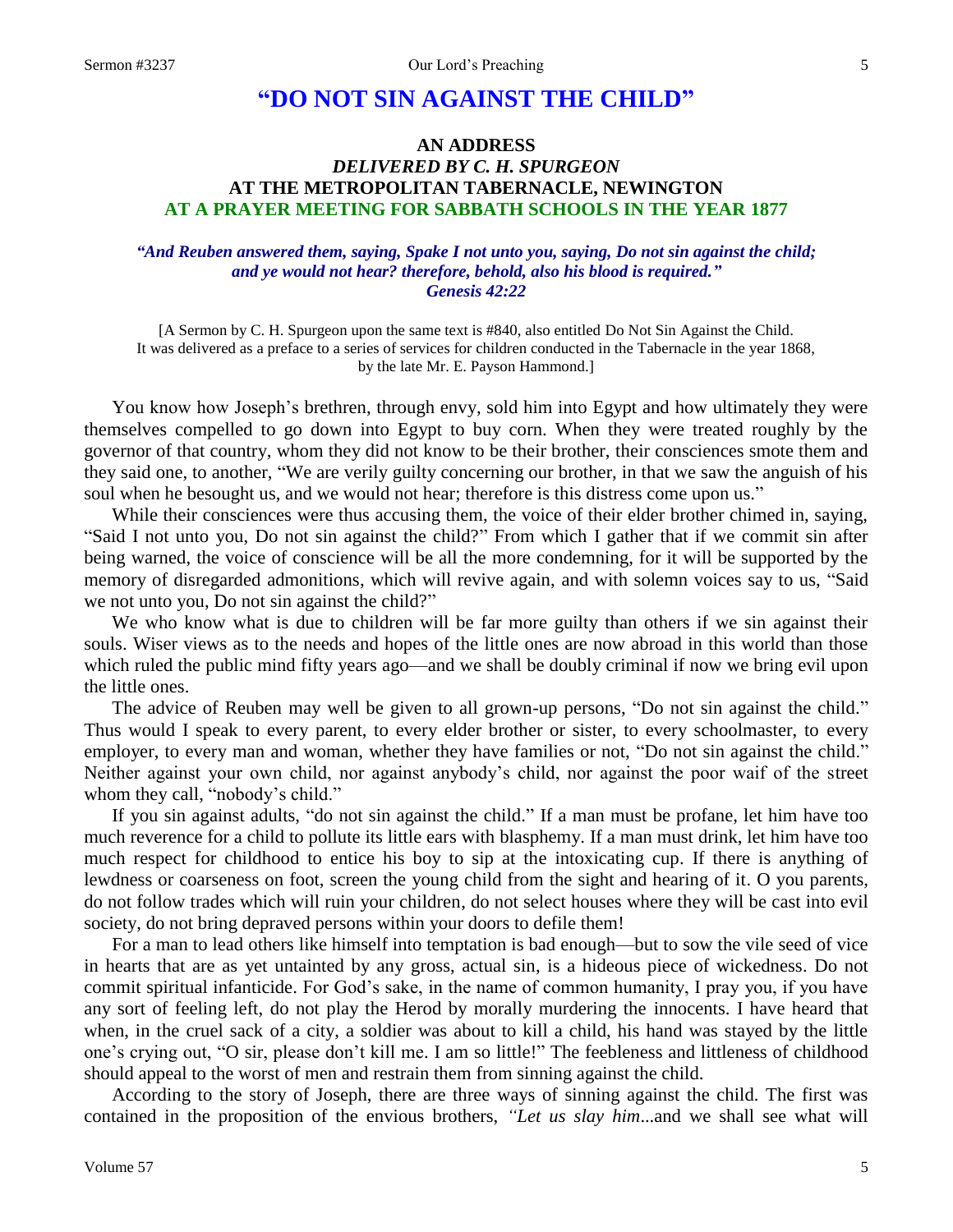become of his dreams." "Shed no blood," said Reuben, who had reasons of his own for wishing to save Joseph's life. There is such a thing as morally and spiritually slaying boys and girls—and here even the Reubens unite with us—even those who are not so good as they should be will join in the earnest protest, "Do not sin against the child"—do not train him in dishonesty, lying, drunkenness, and vice.

No one among us would wish to do so, but it is continually done by bad example. Many sons are ruined by their fathers. Those who gave them birth give them their death. They brought them into the world of sin and they seem intent to bring them into the world of punishment—and will succeed in the fearful attempt unless the grace of God shall interfere.

Many are doing all they can, by their own conduct at home and abroad, to educate their offspring into pests of society and plagues to their country. When I see the number of juvenile criminals, I cannot help asking, "Who slew all these?" And it is sad to have for an answer, "These are mostly the victims of their parents' sin."

The fiercest beasts of prey will not destroy their own young, but sin makes men unnatural, so that they destroy their offspring's souls without thought. To teach a child a lascivious song is unutterably wicked—to introduce him to the wine cup is evil. To take children to places of amusement where everything is polluting—where the quick-witted boy soon spies out vice and learns to be precocious in it—where the girl, while sitting to see the play, has kindled within her passions which need no fuel—to do this is to act the tempter's part.

Would you poison young hearts and do them lifelong mischief? I wish that the guardian of public morals would put down all open impurity, but if that cannot be, at least let the young be shielded. He who instructs a youth in the vices of the world is a despicable wretch—a panderer for the devil, for whom contempt is a feeling too lenient. No, even though you are yourself of all men most hardened, there can be no need to worry the lambs and offer the babes before the shrine of Moloch.

The same evil may be committed by indoctrinating children with evil teachings. They learn so soon that it is a sad thing to teach them error. It is a dreadful thing when the infidel father sneers at the cross of Christ in the presence of his boy, when he utters horrible things against our blessed Lord in the hearing of tender youth. It is sad to the last degree that those who have been singing holy hymns in the Sabbath school should go home to hear God blasphemed, and to see holy things spit upon and despised. To the very worst unbelievers we might well say—Do not thus ruin your child's immortal soul. If you are yourself resolved to perish, do not drag your child downward too.

But there is a second way of sinning against the child, of which Reuben's own proposition may serve as an illustration. Though not with a bad motive, Reuben said, "*Cast him into this pit that is in the wilderness*, and lay no hand upon him."

The idea of many is to leave the child as a child, and then look him up in after days and seek to deliver him from destruction. Do not kill him, but leave him alone till riper years. Do not kill him—that would be wicked murder—but leave him in the wilderness till a more convenient season, when, like Reuben, you hope to come to his rescue. Upon this point I shall touch many more of you than upon the first.

Many professing Christians ignore the multitudes of children around them and act as if there were no such living beings. They may go to Sunday school or not—they do not know and do not care. At any rate, these good people cannot trouble themselves with teaching children. I would earnestly say, "Do not sin against the child by such neglect." "No," says Reuben, "we will look after him when he is a man. He is in the pit now, but we are in hopes of getting him out afterwards."

That is the common notion—that the children are to grow up unconverted—and that they are to be saved in after life. They are to be left in the pit now and to be drawn out by and by. This pernicious notion is sinning against the child. No word of Holy Scripture gives countenance to such a policy of delay and neglect. Neither nature nor grace pleads for it.

It was the complaint of Jeremiah, "Even the sea monsters draw out the breast, they give suck to their young ones: the daughter of my people is become cruel, like the ostriches in the wilderness." Let not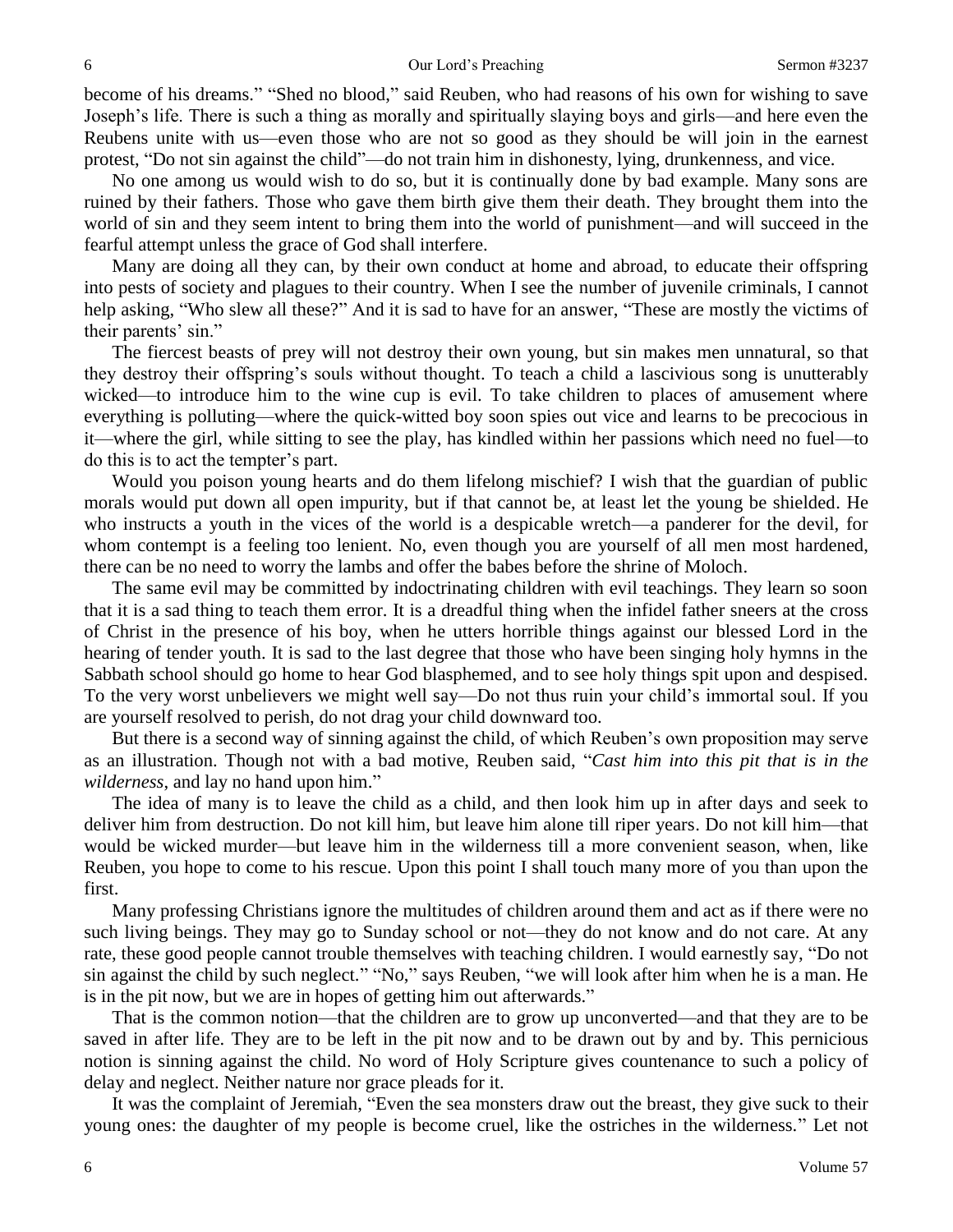#### Sermon #3237 **Our Lord's Preaching 7** 7

such a charge lie against any one of us. Our design and object should be that our children, while they are yet children, should be brought to Christ. And I ask those dear brothers and sisters here present who love the Lord not to doubt about the conversion of their little ones, but to seek it at once with all their hearts. Why should our Josephs remain in the pit of nature's corruption? Let us pray the Lord at once to take them up out of the horrible pit and save them with a great salvation.

There is yet a third way of sinning against the child, which plan was actually tried upon Joseph *they sold him*—sold him to the Midianite merchantmen. They offered twenty pieces of silver for him and his brothers readily handed him over for that reward. I am afraid that some are half inclined to do the same now.

It is imagined that now that we have School Boards, we shall not want Sabbath schools so much, but may give over the young to the Secularists. Because the children are to be taught the multiplication table, they will not need to be taught the fear of the Lord! Strange reasoning this! Can geography teach them the way to heaven or arithmetic remove their countless sins? The more of secular knowledge our juveniles acquire, the more will they need to be taught in the fear of the Lord.

To leave our youthful population in the hands of secular teachers will be to sell them to the Ishmaelites. Nor is it less perilous to leave them to the seductive arts of Ritualists and Papists. We who love the Gospel must not let the children slip through our hands into the power of those who would enslave their minds by superstitious dogmas. We sin against the child if we hand it over to teachers of error.

The same selling of the young Josephs can be effected by looking only to their worldly interests and forgetting their souls. A great many parents sell their children by putting them out as apprentices to men of no character, or by placing them in situations where ungodliness is the paramount influence. Frequently the father does not ask where the boy can go on the Sabbath day, and the mother does not inquire whether her girl can hear the Gospel when she gets out—but good wages are looked after and not much else.

They count themselves very staunch if they draw a line at Roman Catholics, but worldliness and even profligacy are not reckoned as barriers in many cases. How many there are of those who call themselves Christians who sell their daughters in marriage to rich men! The men have no religion whatever, but "it is a splendid match," because they move in high society. Young men and women are put into the matrimonial market and disposed of to the highest bidder—God is not thought of in the matter.

Thus the rich depart from the Lord and curse their children quite as much as the poor. I am sure ye would not literally sell your offspring for slaves, and yet to sell their souls is by no means less abominable. "Do not sin against the child." Do not sell him to the Ishmaelites. "Ah!" you say, "the money is always handy." Will you take the price of blood? Shall the blood of your children's souls be on your skirts? I pray you, pause awhile ere you do this.

Sometimes, *a child may be sinned against because he is disliked*. The excuse for undue harshness and severity is, "He is such a strange child!" You have heard of the cygnet that was hatched in a duck's nest. Neither duck, nor drake, nor ducklings could make anything out of the ugly bird, and yet, in truth, it was superior to all the rest.

Joseph was the swan in Jacob's nest, and his brothers and even his father did not understand him. His father rebuked him and said, "Shall I and thy mother and thy brethren indeed come to bow down ourselves to thee to the earth?" He was not understood by his own kin. I should fancy that he was a most uncomfortable boy to live with, for when his elder brothers transgressed, he felt bound to bring unto his father "their evil report."

I doubt not that they called him, "a little sneak," though, indeed, he was a gracious child. His dreams also were very odd and considerably provoking, for he was always the hero of them. His brothers called him "this dreamer," and evidently thought him to be a mere fool. He was his father's pet boy and this made him even more obnoxious to the other sons.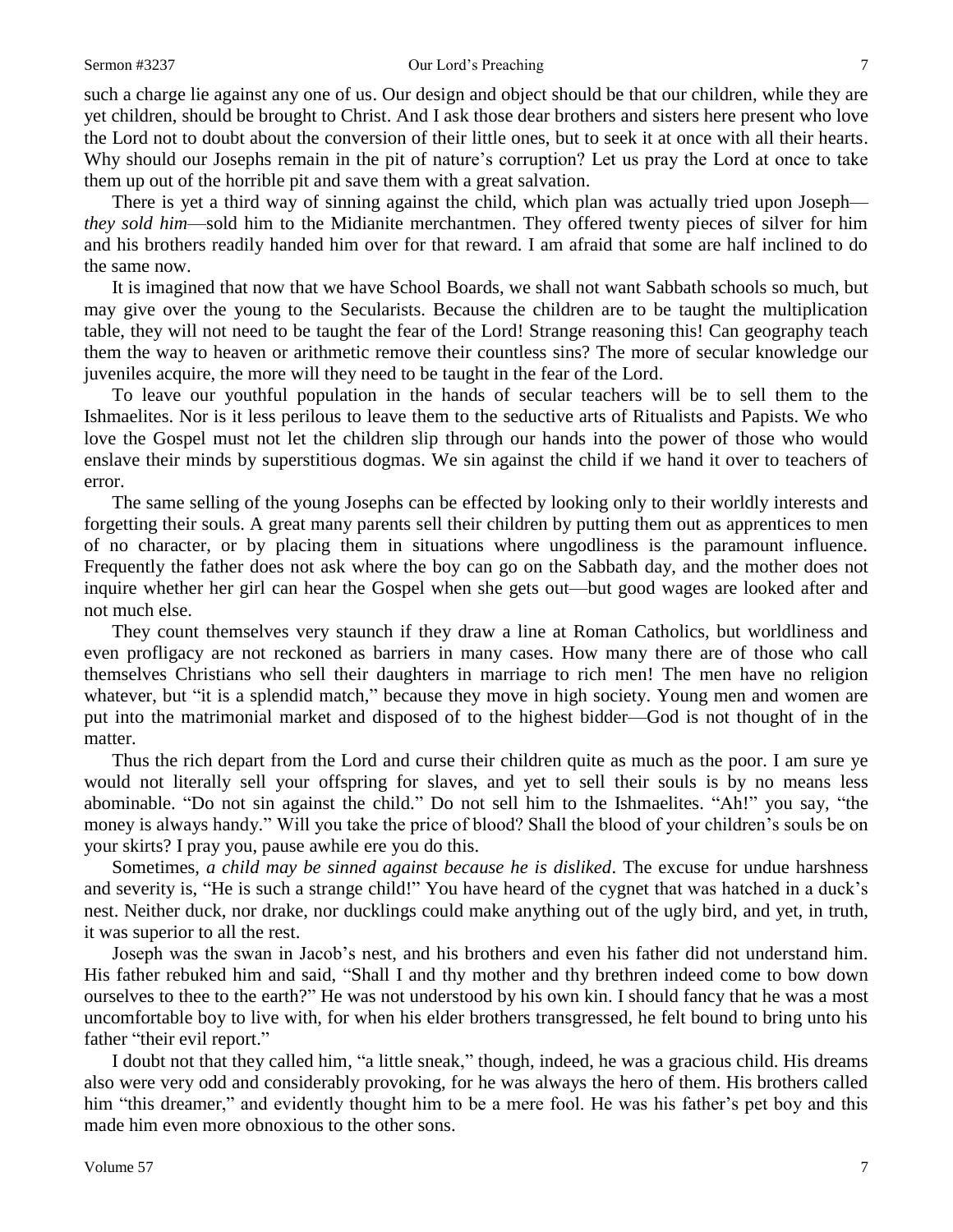Yet that very child, who was so despised by his brothers, was the Joseph among them. History replicates itself, and the difference in your child, which now causes him to be pecked at, may perhaps arise from a superiority which as yet hasn't found its sphere. At any rate, "do not sin against the child," because he is singular, for he may rise to special distinction.

Do not, of course, show him partiality and make him a coat of many colors—because if you do, his brothers will have some excuse for their envy. But on the other hand, do not suffer him to be snubbed and do not allow his spirit to be crushed.

I have known some who, when they have met with a little Joseph, have *sinned against him by foolish flattery*. The boy has said something rather good, and then they have set him upon the table so that everybody might see him and admire what he had to say, while he was coaxed into repeating his sage observations. Thus the child was made self-conceited, forward, and pert.

Children who are much exhibited are usually spoiled in the operation. I think I hear the proud parents say, "Now *do* see—*do* see what a wonderful boy my Harry is!" Yes, I do see. I do see what a wonderful stupid his mother is. I do see how unwise his father is to expose his boy to such peril. Do not sin against the child by fostering his pride, which, as it is an ill weed, will grow apace of itself.

In many cases, *the sin is of quite the opposite character*. Contemptuous sneers have chilled many a good desire and ridicule has nipped in the bud many a sincere purpose. Beware of checking youthful enthusiasm for good things. God forbid that you or I should quench one tiny spark of grace in a lad's heart, or destroy a single bud of promise! We believe in the piety of children—let us never speak, or act, or look as if we despised it.

"Do not sin against the child," whoever you may be. Whether you are teacher or parent, take care that, if there is any trace of the little Joseph in your child, even though it be but in his dreams, you do not sin against him by attempting to repress the noble flame which God may be kindling in his soul.

I cannot just now mention the many, many ways in which we may be offending against one of the Lord's little ones, but I would have you recollect that, if the Lord's love should light upon your boy, and he should grow up to be a distinguished servant of the Lord, your conscience will prick you and a voice will say in your soul, "Said I not unto you, Do not sin against the child?"

And if, on the other hand, your child should not become a Joseph, but an Absalom, it will be a horrible thing to be compelled to mingle with your lamentations the overwhelming consciousness that you led your child into the sin by which he became the dishonor of your family. If I see my child perish and know that he became a reprobate through my ill teaching and example, I shall have to wring my hands with dread remorse and cry, "I slew my child! I slew my child! and when I did it, I knew better, but I disregarded the voice which said to me, 'Do not sin against the child.'"

Now, dear Sunday school teachers, I will mention one or two matters which concern you. *"Do not sin against the child" by coming to your class with a chilly heart*. Why should you make your children cold towards divine things? Do not sin against them by coming too late, for that will make them think that punctuality is not a virtue and that the Sunday school is of no very great importance.

"Do not sin against the child" by coming irregularly and absenting yourself at the smallest pretense, for that is distinctly saying to the child, "You can neglect to serve God when you please, for you see that this is what I do." "Do not sin against the child" by merely going through class routine, without really teaching and instructing. That is the shadow of Sunday school teaching and not the substance*—*and it is in some respects worse than nothing.

"Do not sin against the child" by merely telling him a number of stories without setting forth the Savior, for that will be giving him a stone instead of bread. "Do not sin against the child" by aiming at anything short of his conversion to God through Jesus Christ the Savior.

And then, you parents, "*do not sin against the child" by being so very soon angry*. I have frequently heard grown-up people repeat that verse, "Children, obey your parents in all things." It is a very proper text—a *very* proper text—and boys and girls should carefully attend to it. I like to hear fathers and